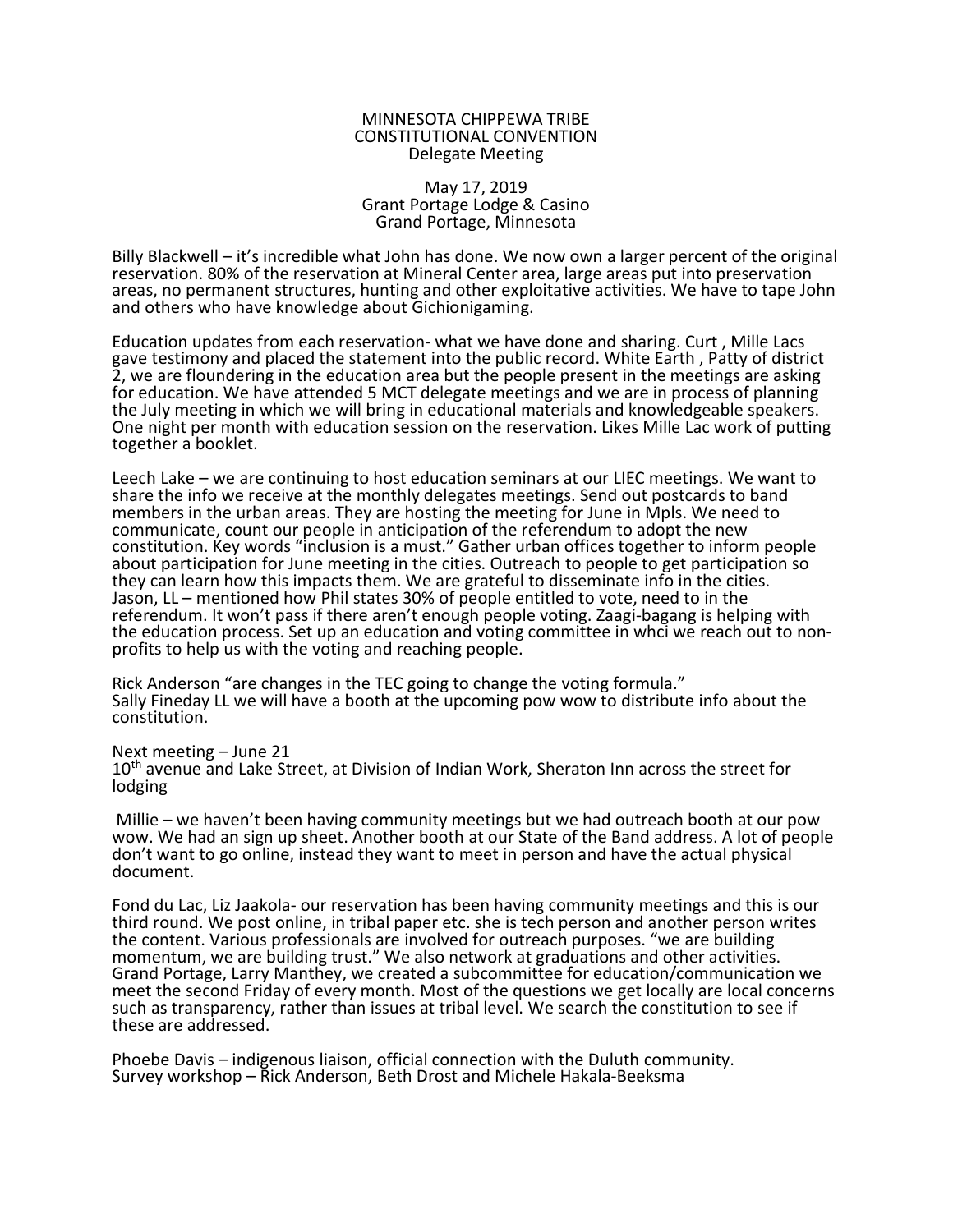We have come together to start the process of writing the survey. We will start before lunch ad work after lunch. I hope you brought your questions from your reservation. first question: how many looked at the lake today? How many rode in a car with someone else? What's the coolest thing you saw today? Serious question: what makes you want to speak up? Talk with your table for three minutes and find three things that make you want to speak up.

Necessity, anger or intense emotion or someone requests Passion, injustice Curiosity, information or Transparency, see something wrong

Nelson Act talk about that, didn't want to lose any more time or energy, speak up for grandchildren, children and elders, we don't want to become paralyzed, ancestors who are pushing us forward and supporting us

Educating descendents, getting knowledge of elders to our community speak up when leadership goes contrary to community, when constitution is invalidated, After lunch we will get into the specific survey questions. Put notes on post its. We are going to get some basic survey taking skills down. If you don't want to answer the question, that fine.  $\tilde{I}$ <sup>st</sup> question: What does the constitution mean to you? Answer this question with one word and write it on the post it paper.

Now we will break for lunch and we will continue with the workshop after lunch

Survey questions from the reservations of the MCT

White Earth

What do people think of either doing away with absentee voting or returning it to the original way it was intended. Please give your opinion. The original intention was for people in the military, hospitals or away at school and cannot get home to vote. Should we speak up when leadership is going beyond the scope of their authority and doing things contrary to the Constitution.

Mille Lacs

Are you aware the Minnesota Chippewa Tribe is currently involved in a Constitutional Convention process to consider making changes to the MCT Constitution that all Bands must follow?

Yes no

Do you thing changes should be made to the MCT Constitution? **The Second Second Contract Contract Contract Contract Contract Contract Contract Contract Contract Contract Contract Contract Contract Contract Contract Contract Contract Contract Contract Contract Contract Contract Contr** 

Why or why not? (please provide a brief answer in the space below)

Are you aware that the MCT required all Bands to choose delegates to represent each Band at the MCT Constitution Reform discussions, and that a Mille Lacs Band Delegation Committee is currently representing Band Members during these MCT Constitution Reform discussions?

**Yes** no

The MLB Delegation Committee is responsible for providing updates and information to Band Members concerning the MCT Constitution Reform discussions. How would you like to receive these updates? Circle all that apply:

Facebook MLB website mail band newspaper in-person at meetings Other (please write answer)